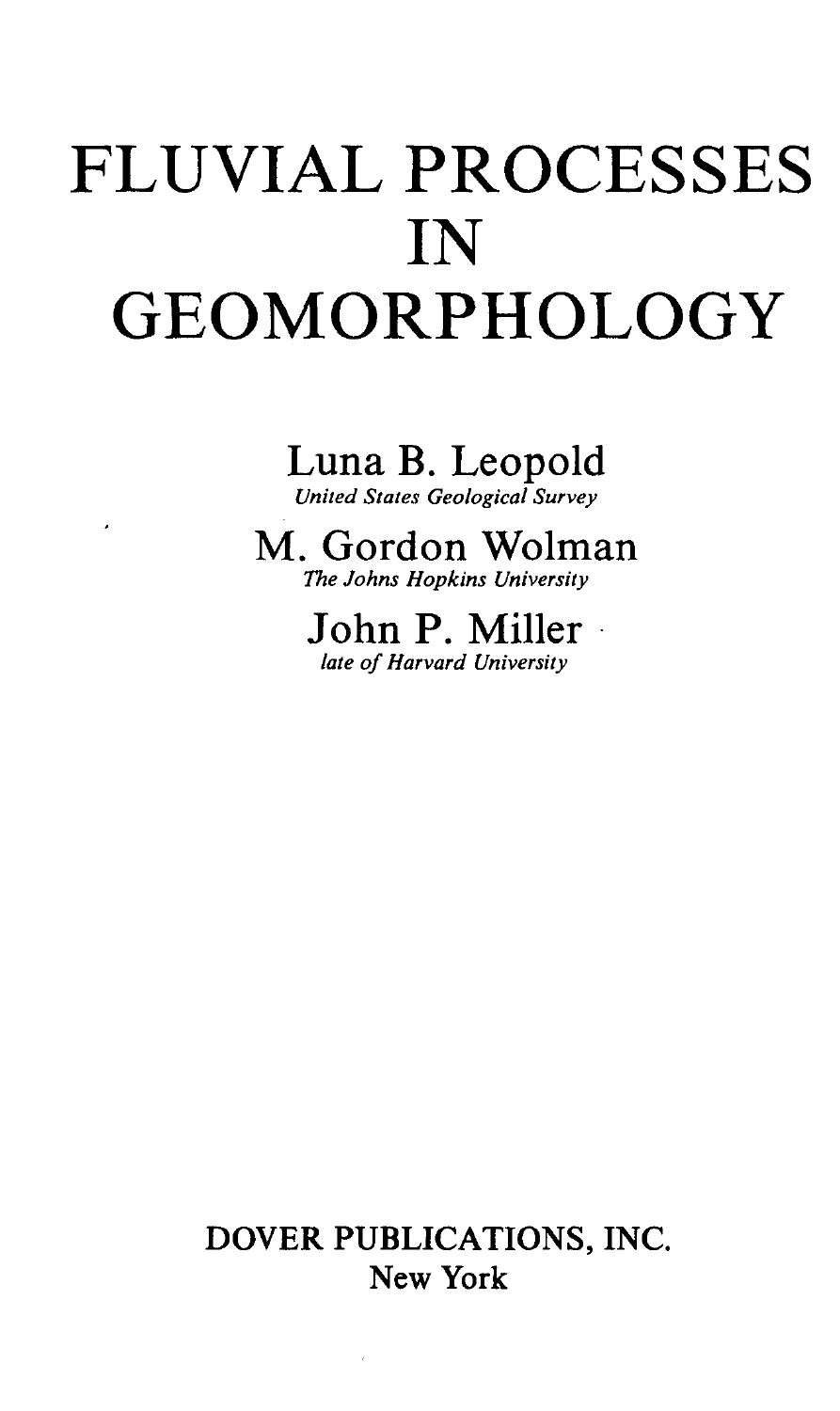## **Contents**

### PART I. THE EVOLVING LANDSCAPE Chapter 1. The Changing Scene 3 Chapter 2. Geomorphology **and the Field Problem** 10

| Introduction                           | 10 |
|----------------------------------------|----|
| A Mountain Block in a Semiarid Climate | 10 |
| A Meandering River Cut into Bedrock    | 18 |
| Benches along a Sea Coast              | 22 |

#### PART II. PROCESS AND FORM

| <b>Chapter 3. Climate and Denudational Processes</b>     | 27 |
|----------------------------------------------------------|----|
| Introduction: Processes of Upbuilding and of Downwasting | 27 |
| <b>Characteristics and Classification of Processes</b>   | 29 |
| Erodibility                                              | 37 |
| Morphogenetic Regions                                    | 40 |
| Interaction of Vegetation, Runoff, and Sediment Yield:   |    |
| an Example                                               | 46 |
| Effective Climate in Geomorphology                       | 49 |
| The Annual Water Budget                                  | 49 |
| Distribution of the Total Water Supply                   | 51 |
| Frequency Distribution of Climatic Events                | 52 |
| <b>Streamflow Fluctuation</b>                            | 58 |
| Flood Frequency                                          | 63 |
| The Frequency Concept and Geomorphic Processes           | 67 |
| Landforms in Relation to Frequency of Climatic Events    | 80 |
| <b>Chapter 4. Weathering</b>                             | 97 |
| Rocks and Water-the Components of Weathering             | 97 |
| Materials Subject to Weathering                          | 99 |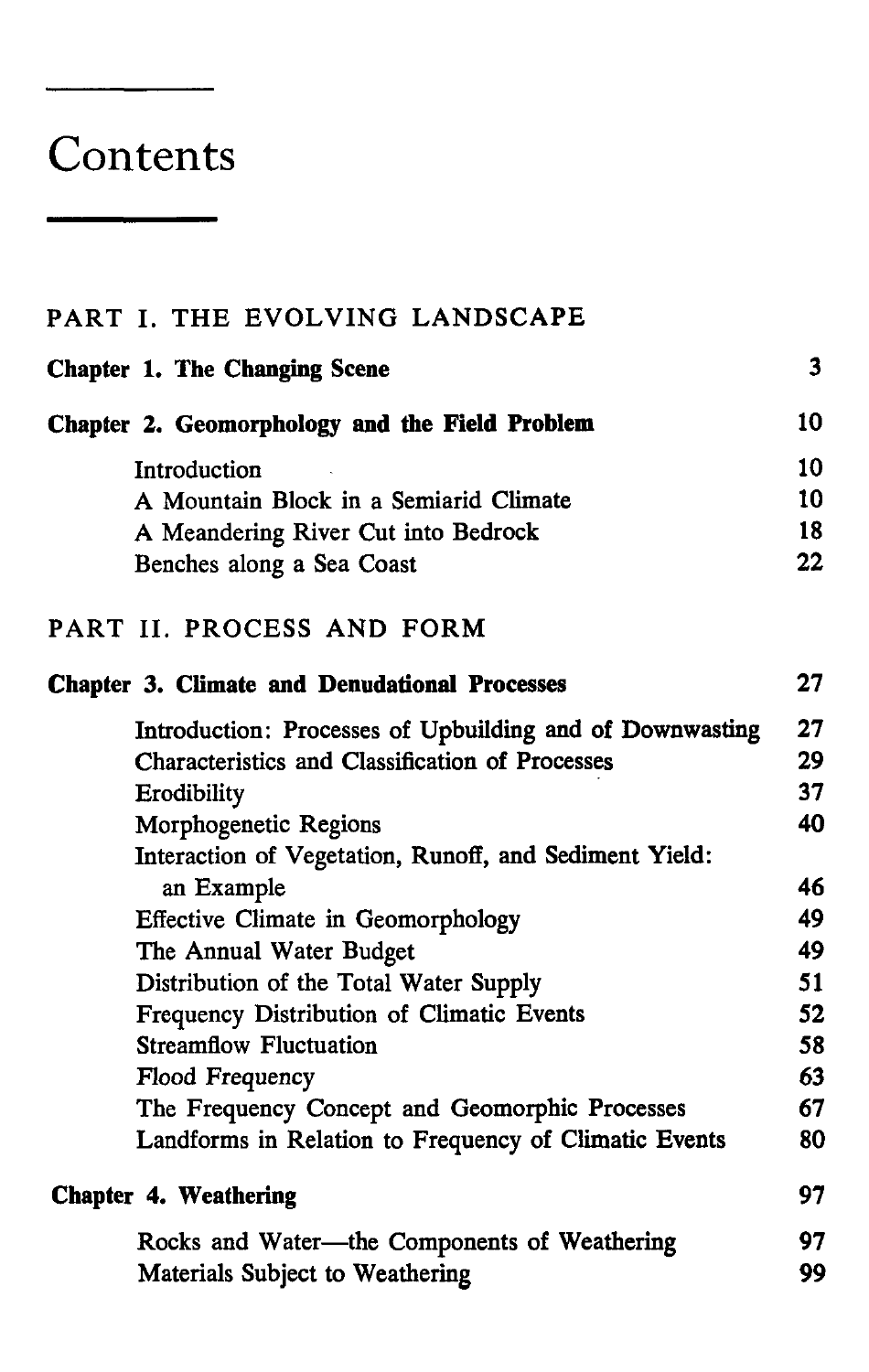| Composition of Rain and Snow in Relation to Weathering | 101 |
|--------------------------------------------------------|-----|
| <b>Mineral-water Reactions</b>                         | 104 |
| Products of Chemical Weathering and Some Determining   |     |
| Factors                                                | 107 |
| Products of Weathering-Clay Minerals                   | 107 |
| Effects of Removal by Erosion                          | 108 |
| <b>Effects of Weathering Sequence</b>                  | 109 |
| <b>Effects of Transport of Materials</b>               | 110 |
| Effects of Precipitation and Temperature               | 111 |
| Organic Matter                                         | 112 |
| Processes of Physical Weathering                       | 113 |
| Products of Physical Weathering                        | 114 |
| Rates of Weathering                                    | 116 |
| Soils: Introduction                                    | 116 |
| Factors That Affect Soil Formation                     | 118 |
| Precipitation                                          | 121 |
| Parent Material                                        | 123 |
| Topography                                             | 126 |
| <b>Biologic Factors</b>                                | 127 |
| Chapter 5. The Drainage Basin as a Geomorphic Unit     | 131 |
| Numbers, Lengths, and Orders of Stream Channels        | 134 |
| Drainage Density and Texture                           | 142 |
| Description of the Drainage Basin in Cross Section     | 149 |
| Chapter 6. Water and Sediment in Channels              | 151 |
| Introduction                                           | 151 |
| Forces Acting in Channels                              | 152 |
| Velocity and Its Distribution                          | 153 |
| Factors Controlling Flow Velocity                      | 156 |
| Energy Losses in Streamflow                            | 160 |
| Measurement of Velocity and Discharge                  | 166 |
| The Debris Load of Rivers: Introduction                | 169 |
| The Nature of Fluid Force and Its Relation to Debris   |     |
| Movement                                               | 173 |
| Bed Load and Suspended Load                            |     |
|                                                        | 180 |
| Computation of Sediment Load                           | 181 |
| Measurement of Sediment Load                           | 185 |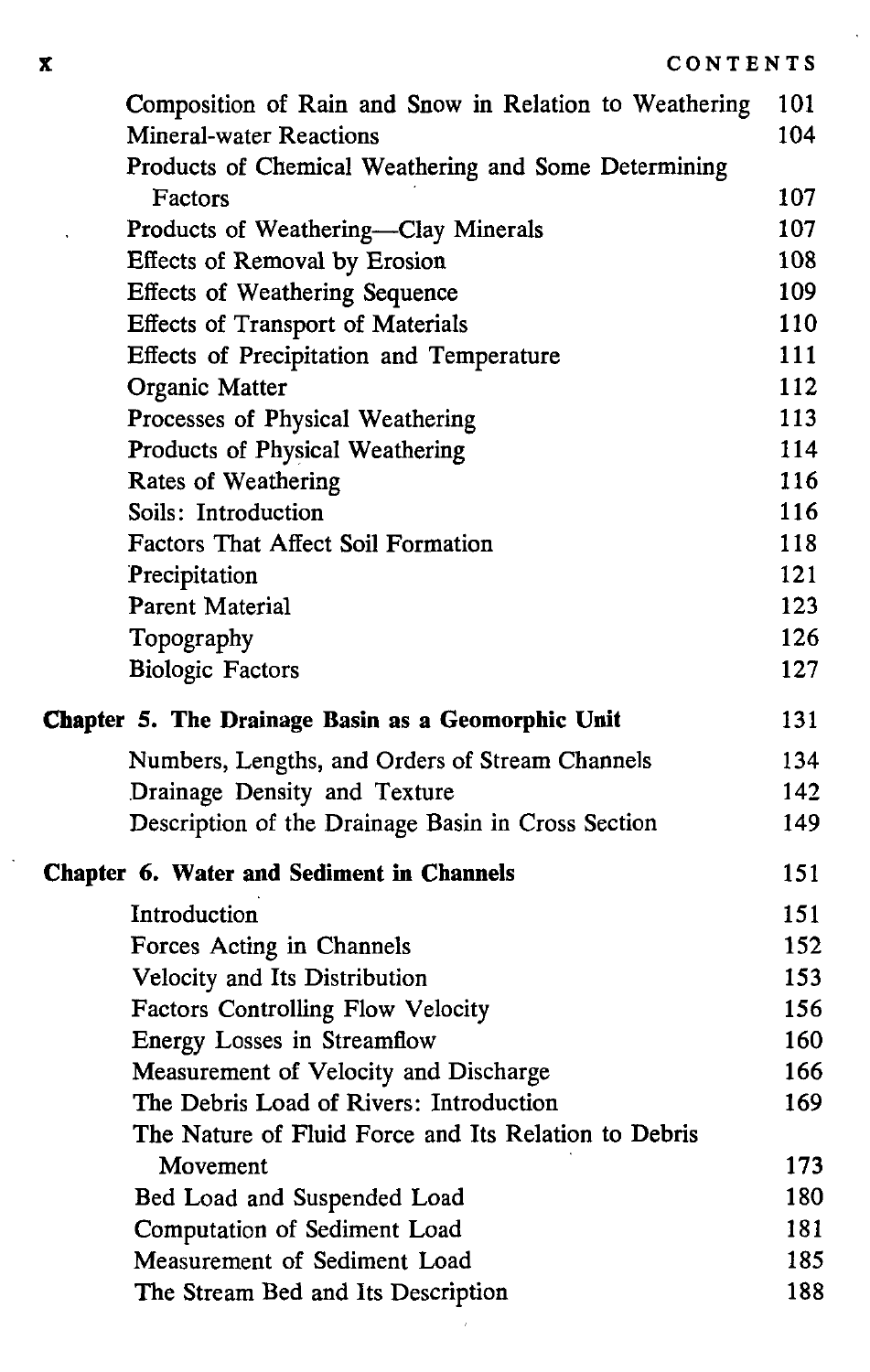| CONTENTS                                                  | Xì. |
|-----------------------------------------------------------|-----|
| <b>Chapter 7. Channel Form and Process</b>                | 198 |
| Shape of the Channel                                      | 198 |
| Riffles and Bars                                          | 203 |
| Variation of Hydraulic Characteristics at a Given Cross   |     |
| Section                                                   | 215 |
| <b>River-bed Scour During Floods</b>                      | 227 |
| Variation of Hydraulic Characteristics in a Downstream    |     |
| Direction                                                 | 241 |
| Longitudinal Profile of the River Channel                 | 248 |
| Observations on Artificial Base Level                     | 258 |
| Equilibrium, River Profiles, and Channel Geometry         | 266 |
| Channel Pattern: Introduction                             | 281 |
| <b>Straight Channels</b>                                  | 281 |
| <b>Braided Channels</b>                                   | 284 |
| Geometry of Meanders                                      | 295 |
| Flow in Meanders                                          | 298 |
| Initiation and Development of Meanders                    | 301 |
| <b>Meandering Valleys</b>                                 | 308 |
| The River Flood Plain: Introduction                       | 317 |
| Floods and the Flood Plain                                | 319 |
| <b>Flood Plain Formation</b>                              | 322 |
| <b>Chapter 8. Hillslope Characteristics and Processes</b> | 333 |
| Features of Slopes                                        | 333 |
| Controls of the Form of Hillslopes                        | 336 |
| Relation to Lithology and Environmental Controls          | 337 |
| Mass Movements: Introduction                              | 337 |
| Landslides and Rockfalls                                  | 338 |
| Rapid Flows of Wet Debris                                 | 341 |
| Creep                                                     | 344 |
| <b>Overland Flow: General</b>                             | 353 |
| Runoff                                                    | 354 |
| Erosion                                                   | 357 |
| Lithology and Form                                        | 363 |
| Climate and Form                                          | 367 |
| Examples of Slope Forms in Different Regions              | 370 |
| Spitzbergen and Scandinavia                               | 370 |
| Central Appalachian Mountain Region                       | 372 |
|                                                           |     |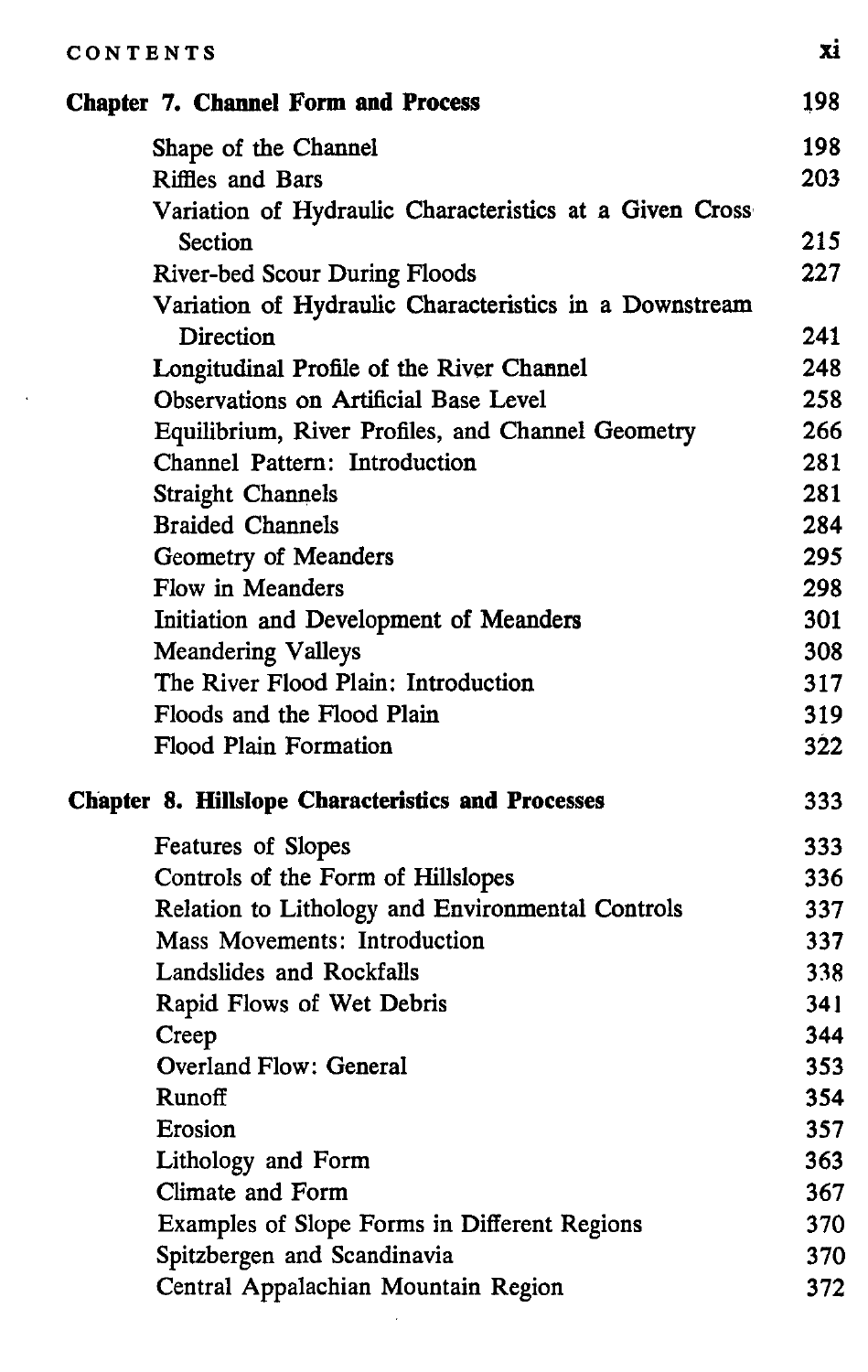**Xll CONTENTS**

| Hawaii                                          | 374 |
|-------------------------------------------------|-----|
| Southern Sudan                                  | 377 |
| Southwestern United States                      | 379 |
| South Africa                                    | 381 |
| Some Generalizations on the Forms of Hillslopes | 383 |

#### PART III. THE EFFECTS OF TIME

| Chapter 9. Geochronology                                | 389 |
|---------------------------------------------------------|-----|
| Introduction                                            | 389 |
| <b>Historical Records</b>                               | 389 |
| Dendrochronology                                        | 393 |
| <b>Archeological Methods</b>                            | 396 |
| <b>Varves</b>                                           | 397 |
| Pollen Analysis                                         | 398 |
| Radioactivity                                           | 402 |
| An Example of Geochronologic Problems                   | 405 |
| <b>Chapter 10. Drainage Pattern Evolution</b>           | 411 |
| Development of Rill Systems                             | 411 |
| Effect of Longitudinal Profile on Tributary Junctions   | 414 |
| Probability and the Drainage Network                    | 416 |
| Evolution of the Drainage Net                           | 420 |
| Modes of Drainage Extension                             | 428 |
| Limits of Drainage Development                          | 430 |
| <b>Chapter 11. Channel Changes with Time</b>            | 433 |
| Channel Aggradation and Accumulation of Valley Alluvium | 433 |
| Degradation: Headcuts and Gullies                       | 442 |
| The Discontinuous Gully                                 | 448 |
| Degradation of Channels as a Result of Changes in       |     |
| Hydrologic Regimen                                      | 453 |
| <b>River Terraces</b>                                   | 458 |
| Terrace Sequences and Correlation of Terrace Remnants   | 465 |
| Paleosols                                               | 468 |
| River Terraces and the Field Problem                    | 474 |

Ŷ.